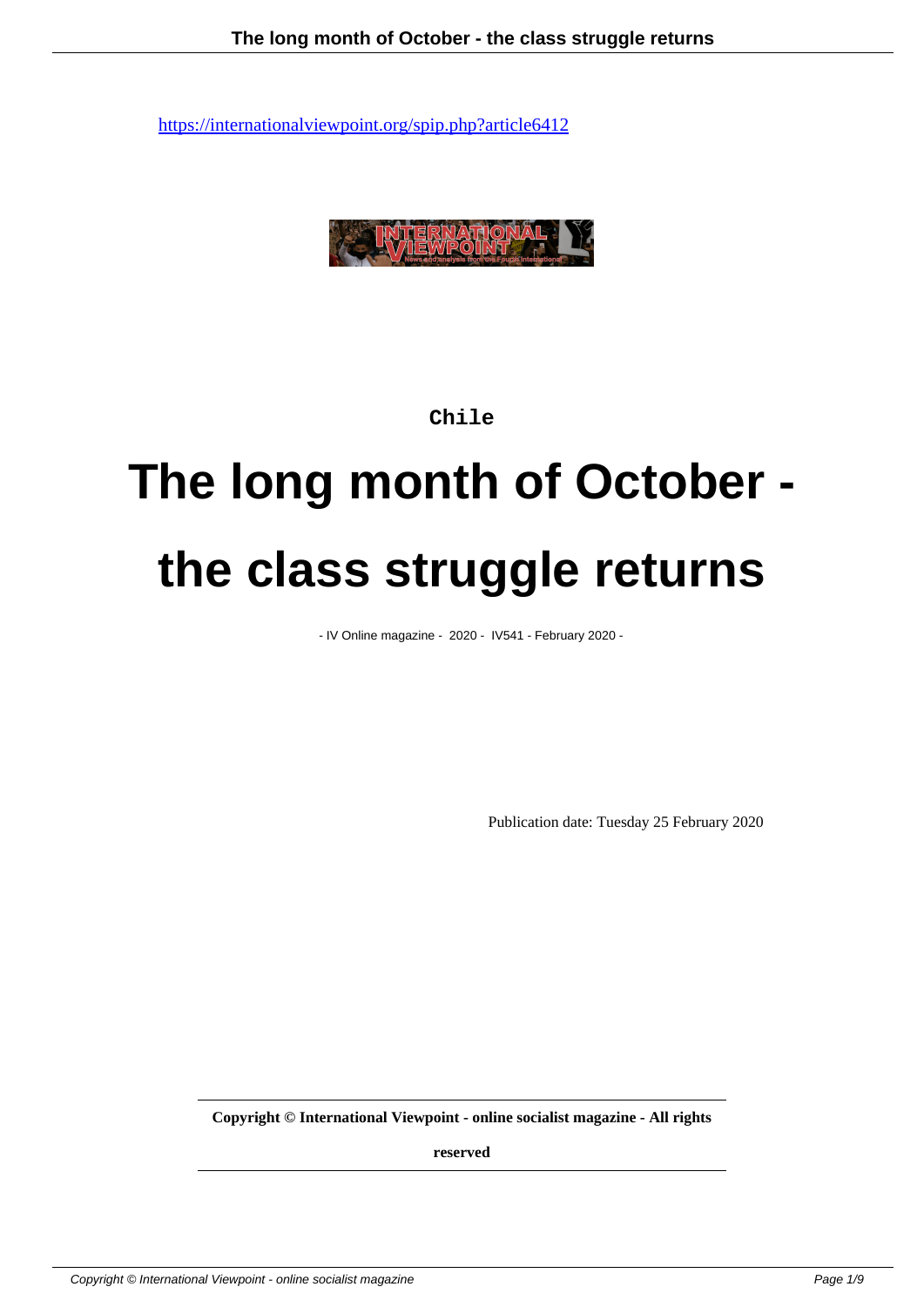**Chilean president Sebasti** $\tilde{A}$ **; pri** $\tilde{A}$  **+ era declared on television on 8 October 2019 that "Chile is a real oasis in a convulsed Latin America". In fact, Chile has been presented to the world for almost thirty years as a model to be exported and an example of neoliberal stability. The key to "success" was the commitment of all parties, whether for or against Pinochet, to the management of the institutions and the economic model set up during the dictatorship (1973-1990). This "oasis", based on a programme of crushing and super-exploitation of the working class, exploded ten days later, dramatically highlighting the increasingly unbearable living conditions of large sections of the population. The immediate result of this uprising was to break the conspiracy of the democratic transition, supported by the left and the right, against the class struggle. The class struggle came back to the fore in earthshaking force of which October was only the first attempt.**

## **Review of the uprising**

The cathartic outbreak of Friday, 18 October 2019 is the way in which the Chilean working class has started to make its historical assessment of the post-dictatorial model, a record in which immediate living conditions and the not so recent past of the country are mixed, still in effect through generational and institutional threads. This is a balance sheet which cannot be translated and does not immediately translate into a specific demand or set of claims. It's a transversal challenge. This is a balance sheet that has just started, because there is too much to say when the people have just found their own way of speaking.

The announcement of an increase in the fare for the Santiago metro, an ordinary occurrence, paved the way for the extraordinary. High school students collectively dodged paying fares on 18 October, to be joined unexpectedly the day after by thousands of people. The daily scenario became an epic. In each metro station, there were gatherings where people encouraged others to engage in sabotage which they would no doubt have condemned the day before. The moments that led to this moment are as innumerable as the biographies that gave birth to them.

Eight hours later, the government declared a state of constitutional emergency and deployed the army on the streets for the first time since the end of the Pinochet dictatorship in 1990. [1] Eight hours was enough to dismantle the hegemonic narrative of "never again" of the democratic transition. But no one seemed to care too much, because the government was reluctant to do so and because the people were not afraid. "Never again" has acquired the meaning that it has always had for each social class: for some "never again" refers to the army and its abuses, for others "never again" refers to the class struggle. Thus was inaugurated th[e m](#nb1)ost important political moment in the recent history of Chile.

On Saturday 19 October, President Sebasti $\tilde{A}$ in Pi $\tilde{A}$ ±era announced the suspension of the metro price increase and at the same time a curfew in the capital. An incendiary combination. By then, other parts of the country had already joined the uprising, and both commerce and transport were paralyzed. On Sunday 20 October, the paralysis became total. Large shopping malls closed and, with the military in front, protected themselves from those who, until recently, were their customers. It was chaos. The first lady of the country attributed the events to an extra-terrestrial origin ... literally! Speaking on national television, Pi $\tilde{A}$ ±era declared war and the soldiers he deployed fired to kill.

At an extraordinary meeting held this same Saturday, 19 October, between social movements and union leaders grouped within Unidad Social, the only people proposing a call for a general strike from Monday were feminists,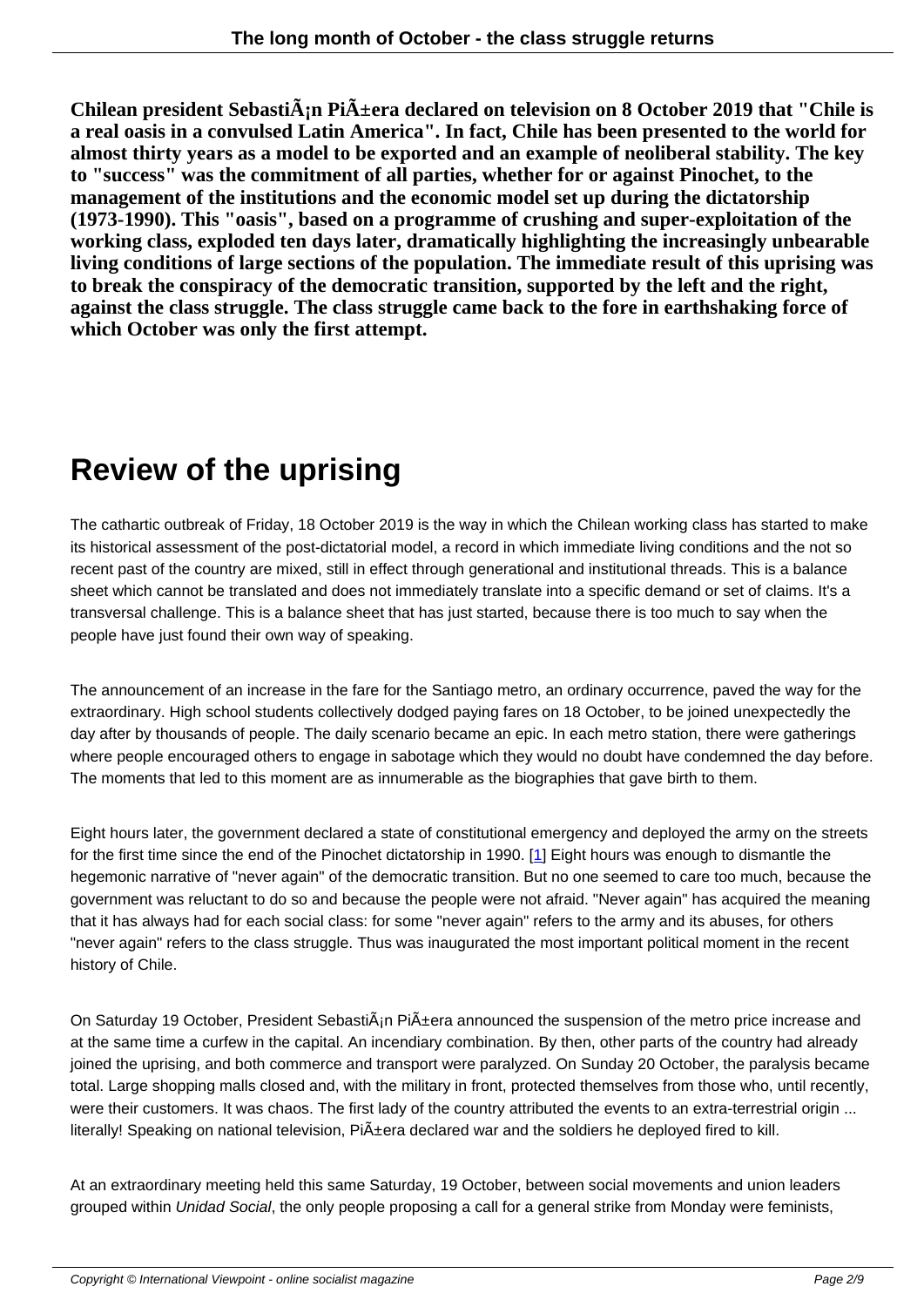supported by environmentalists and high school students. And although these same union leaderships are not precisely distinguished by their democratic nature and have never called a general strike in three decades of democracy, they clarified that they could not call one without consulting their rank and file, characterising the feminist proposal as irresponsible because of the curfew.

Finally, on Sunday 20 October, feminist, student and high school organizations as well as environmentalists, among others, called a general strike for the next day at a press conference. This call coincided with the impetus given by the dockers and by certain sectors in the large private copper sector, who effectively went on strike on Monday 21 October. The initiative and the facts put an end to the episode of the deliberations, and the main union leaderships decided that same Sunday, after the press conference in which they did not participate, to call a general strike for 23 and 24 October.

On 22 October, Pi $\tilde{A}$ ±era announced a social plan, proposing to subsidize with state money health, pensions and even wages - all privatized. Piñera, as a good entrepreneur, saw the crisis as an excellent opportunity to do business. Of course, no one accepted this proposal. Chile continued to be a hotbed of fire, and the media began to report on terror. Suddenly you could see everywhere videos of soldiers: the official recognition of the dead and wounded for the first time, denunciations of the policy of sexual violence as well as clandestine detention and torture centres were presented massively. But neither the curfew nor the terror succeeded in defusing the mobilizations or in imposing fear. For the first time in decades, the working class in Chile has felt a sense of power. It will not be easy to erase this.

For months feminists, who were working at the molecular level to call for a general strike on 8 March, had felt the diverse expressions of the living pulsation that has now appeared. They then perceived that there was a will to fight, wide and deep. With a few limited exceptions, the union leaderships proposed a "demonstration" for 24 October, "clearing the streets", in other words, everyone stays at home for one day under a curfew. The next day, more than a million people marched in Santiago, and the National Congress, located in the city of Valparaiso, had to be evacuated. No one was ready to obey the orders of repression. The disconnection of certain union leaderships was evident.

Large marches took place in all regions of the country on 25 October and throughout the weekend, calling for the resignation of Pi $\tilde{A}$ ±era. Anti-military sentiment was undoubtedly one of the mobilizing elements. On 28 October, the state of emergency ended, the soldiers returned to their barracks and there was a change of cabinet and the departure of the Minister of the Interior Andrés Chadwick - all these measures were announced two days previouslu. The eight new ministers took office in a Moneda Palace surrounded by protesters. On 30 October, the President announced the suspension of the Asia-Pacific Economic Cooperation (APEC) and COP25 meetings in Chile. The first twelve days of the unbroken uprising were thus sealed.

On 1 November, the traditional union leaderships (public sector and professional unions) as well as unions in strategic sectors of the economy (ports, mines and construction) formed the National Strike Committee, calling again for a general strike on 12 November. The convening of a constituent assembly and the implementation of a set of urgent demands were required. Between these two dates, three major national protest days took place - on 4, 5 and 8 November - marked by a repressive offensive, this time by the police, with very high human costs.

A high point was 12 November. This was the first day that the demand for a Constituent Assembly was expressed. The general strike on that day was the largest and most massive in over four decades. Organized sectors and many sectors which had joined political life only recently were among them. It is true that the latter neither follow nor obey the former, but the organized sectors have succeeded in articulating dispersed ideas or proposals in a demand. More than 10% of the country's population participated in various ways in the day of 12 November, which the government called "the most violent of all".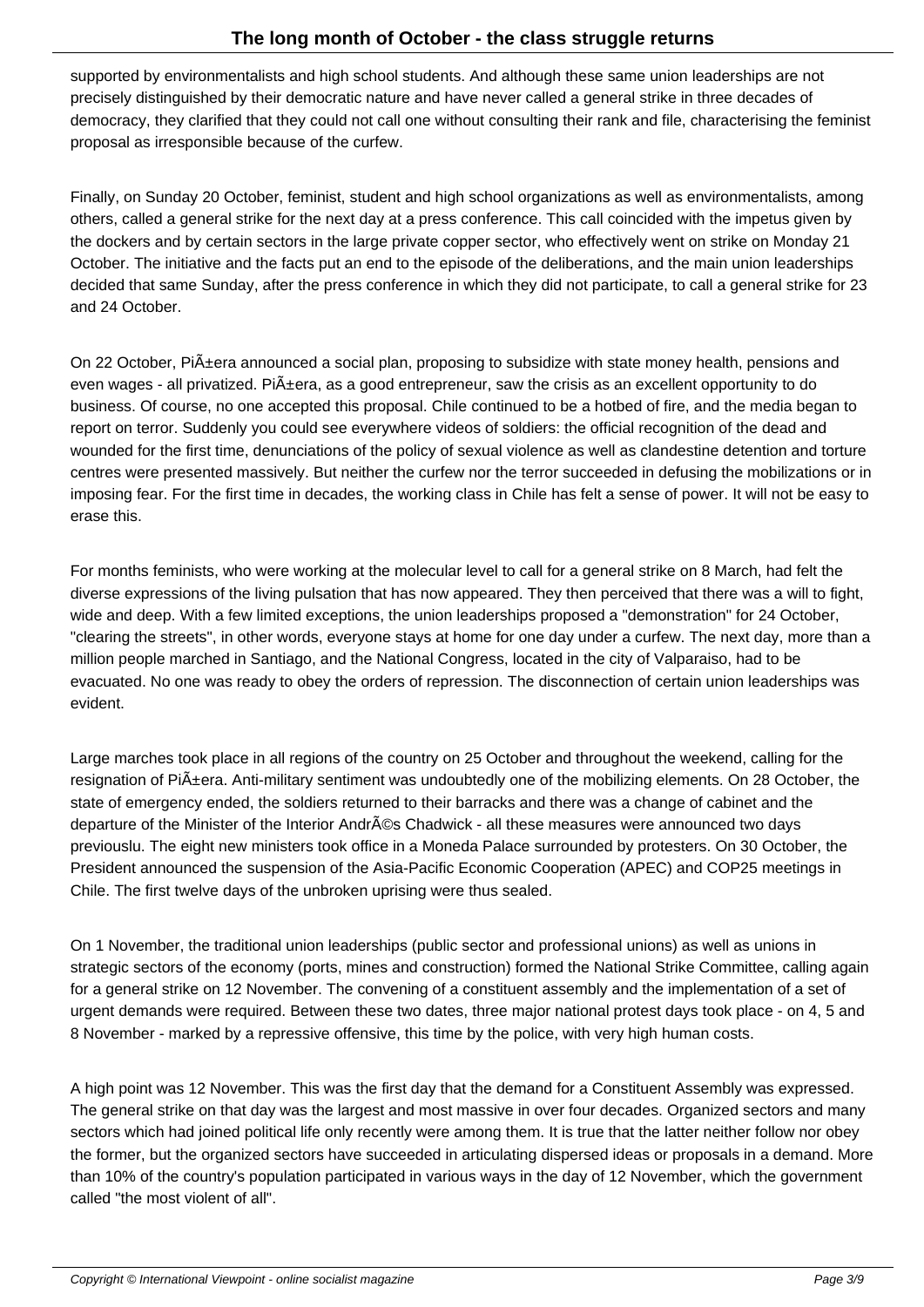### **A deal nobody wanted**

While 18 October had the merit of ending the government's programmatic agenda, 12 November left little room for doubt. Either the Constituent Assembly (or any constitutional change) will be imposed by them, on their terms, or it will be imposed by the people, without them. On 15 November, the government and opposition parties signed an "Agreement for Peace and the New Constitution" paving the way for the end of the Pinochet constitution ... on their terms.

The first of these terms aims to protect the government, according to a logic eloquently expressed by Alejandro Guillier, senator and former presidential candidate of the then coalition between the Socialist, Communist, Radical and Christian Democratic parties: "If the president falls, Congress falls. So, we will all go home. The legitimacy crisis is also reaching us." Imitating the "grand pacts" of the transition, they all committed to signing the agreement - a dangerous formula for the new situation. For these elites, it was 15 November, while for the rest of the Chileans it was 46 October. [2] And in the logic of this calendar, the transition was already buried.

Despite the signatories' efforts to present this agreement as a victory for all, it has been impossible to hide the fact that Chile is facin[g](#nb2) an agreement that no one wants. The right does not want it, having already announced for the most part that it will campaign for a "no" in the first referendum, thus dividing the government bloc. Indeed, of the three parties in the bloc, two - Evopoli and Renovaci $\tilde{A}$ <sup>3</sup>n Nacional (from which Pi $\tilde{A}$ ±era emerged) - have so far been divided and the third, UniÂ<sup>3</sup>n DemÂ<sup>3</sup>crata Independiente, has announced it will vote against. Alongside them, the far-right fascist Republican Party has already started its "no" campaign.

The Frente Amplio didn't want it either. Of the nine organizations in the bloc, three have signed the agreement. Two weeks later, the "law against rampage" was adopted with the support of FA elected officials. It is a law which aims to punish any form of demonstration and protest with imprisonment. These two acts provoked the departure from the Front of the five founding organizations. The remaining four parties - Revoluci $\tilde{A}^3$ n Democr $\tilde{A}_1$ tica, Comunes, Partido Liberal and Convergencia Social - oppose several clause of the agreement that was signed. In addition, one of them was completely disrupted by massive resignations at all levels, from the base to the top. In fact, these four parties are incorporated into the social-liberal wing of the existing administration.

This puts an end to the Frente Amplio as a project of an alternative force to institutional alternation. You have to trust the system unconditionally to bind your fate to its administrators at the worst time. From now on, we will see the forces of Frente Amplio playing the sad role of a left face for the Socialist, Radical and Christian Democratic parties. We will also see them lament and proclaim their bitter disappointment each time Christian Democracy breaks its commitments to them in favour of the right. All of these parties will vote for a new constitution and go through the constitutional process. They will try to give an institutional translation "as far as possible" to the political demands that the people will defend in the process. It will be a poor translation, constructed on the basis of the juggling necessary to maintain the new bipolar equilibrium. And, above all, to preserve the political and economic system, of which they are a congenital part and whose profits allow them to survive.

Finally, and most importantly, it was impossible to hide the fact that the agreement fell far short of people's expectations. It was rejected by organized sectors of the working class, and although polls showed the Agreement was well received by the majority of the population, the organized and unorganized masses continued to mobilize. This mixture of rejection, positive evaluation and mobilization is not surprising. In our opinion, this is an agreement by which the parties have protected Pi $\tilde{A}$ ±era, whose support does not exceed 10% and whose resignation has been a transversal demand of the "street". The constituent process was designed in such a way that  $Pi\ddot{A}$ ±era comes to the end of his term and the possible new constitution bears his signature. It is a way of ensuring his impunity in the area of political responsibility for human rights violations.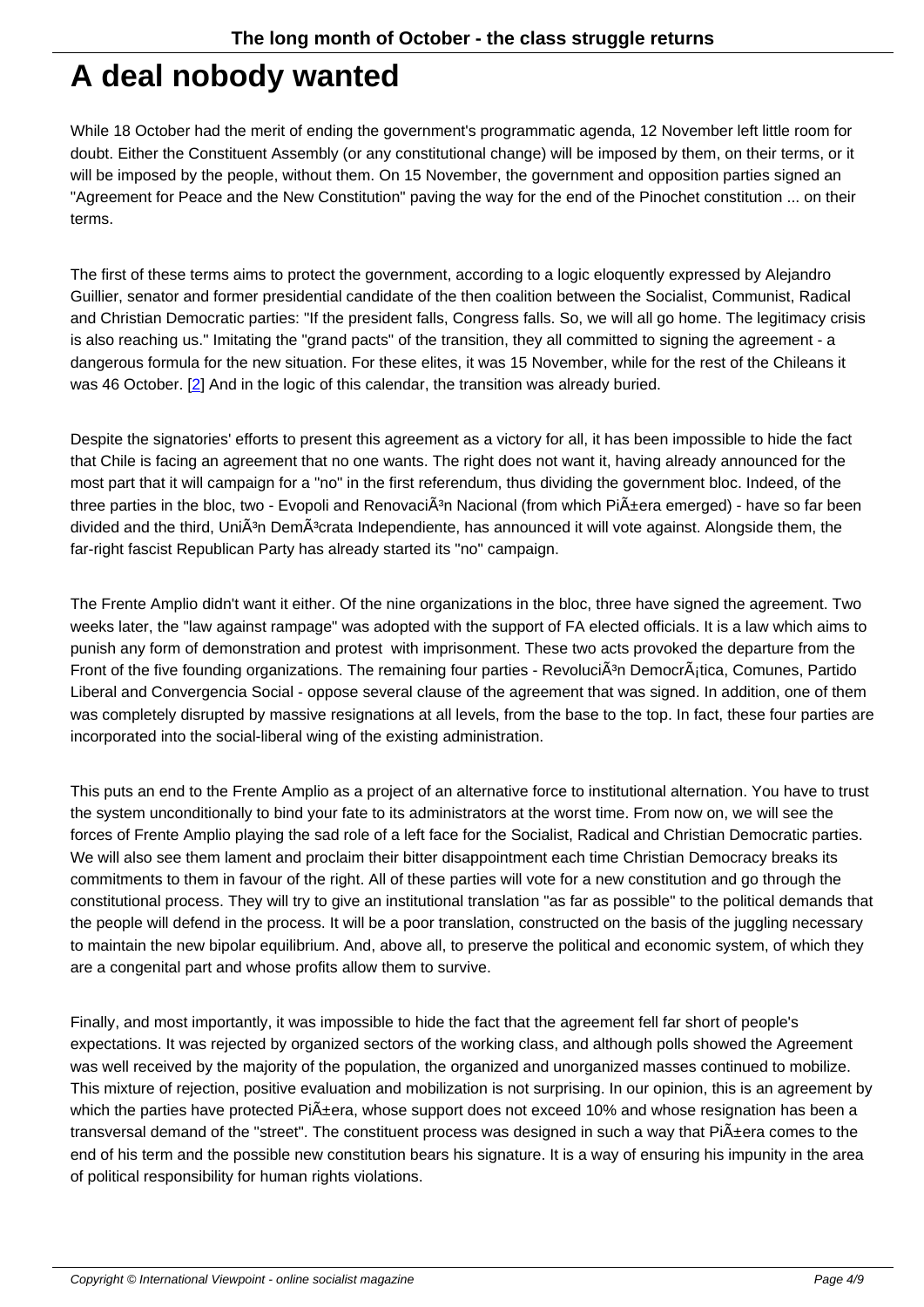In fact, on the day the agreement was signed a protester was killed by the police during a march in downtown Santiago. By the time the signing took place , the death toll was over 25, the number of wounded and blinded more than 300, and the number of political prisoners more than 2,000. International organizations report a systematic violation of human rights and state violence continues to increase. What kind of constitutional process favourable to citizens could result from such a context?

It is indeed an agreement signed behind four walls by parties contested by the revolt. And it is packaged by those parties.. However, it was the mobilization, which began against rising transport prices, that made it possible to amend Pinochet's constitution in three weeks. If a large part of the population perceives this as a breakthrough, it is because this agreement takes into account the strength of the uprising, that is to say their own forces, even if it aims to subdue them, because they were excluded from political decision making. The social scenario has thus become a vivid display of power and impotence confronting each other at every step.

## **Two aspects of a same policy, two moments of a same fightback**

Through this "Agreement for Peace and the New Constitution", the establishment parties agreed on a two-step policy: repression-impunity and a constituent process. The goal is to deactivate the social uprising by combining the police and the ballot boxes, using a broader participatory key. The expected result is to guarantee their immediate governance and to present a constitution which is democratically developed, a quality the current one lacks, thereby seeking to guarantee their future governance.

According to the schedule agreed by these parties, a referendum must take place on 26 April 2020. The people will then decide whether or not they want a new constitution and on the body that should draft it, choosing one of the following two alternatives: either a mixed constitutional convention (made up of 50% current parliamentarians and 50% Convention members elected for this purpose) or a constitutional assembly elected entirely by universal suffrage.

Until recently, it was more or less predictable that the right wing majority would bet on a respectable percentage of "no" votes and on a majority of elected officials, in the hope of being able to torpedo the process in the phase of drafting or ratifying the new constitution. To this end, it can use the minority veto power established by the agreement, whereby a third of votes at the convention can block everything when there is no agreement on an issue. According to this plan, they could count on the vote of most social-liberal parties to block the most vital questions for the working class. The wager would be that the new constitution would end up being a kind of Frankenstein's monster, and that therefore the population would reject it during the ratification referendum, in which case the Pinochet constitution - this time legitimized, according to their strange understanding - would continue to apply. Although its realization is unlikely, this plan allows a hard-line sector, which sees itself as "the authentic right", to assert itself.

Recently, these forecasts have been changed to reveal what could be a breach of the agreement before the referendum. The right agreed the constitutional process in exchange for achieving "social peace", but the opposition parties cannot offer this "peace" since they do not control the masses engaged in the uprising. They only influence certain organized sectors, but these are overwhelmed by the magnitude of the events. Andres Allamand, one of the most important figures of the Chilean right, who until recently was committed to vote in favour of the changing of the constitution, said on 8 January 2020: "The constitutional change must be done in a democratic, safe and institutional way. Today, the agreement is subject to uncertainty and instability and this makes us start from scratch, throwing everything we have built overboard". He is leaning towards **an opposed position** and it is to be expected that this will permeate other sectors of his party, especially senators.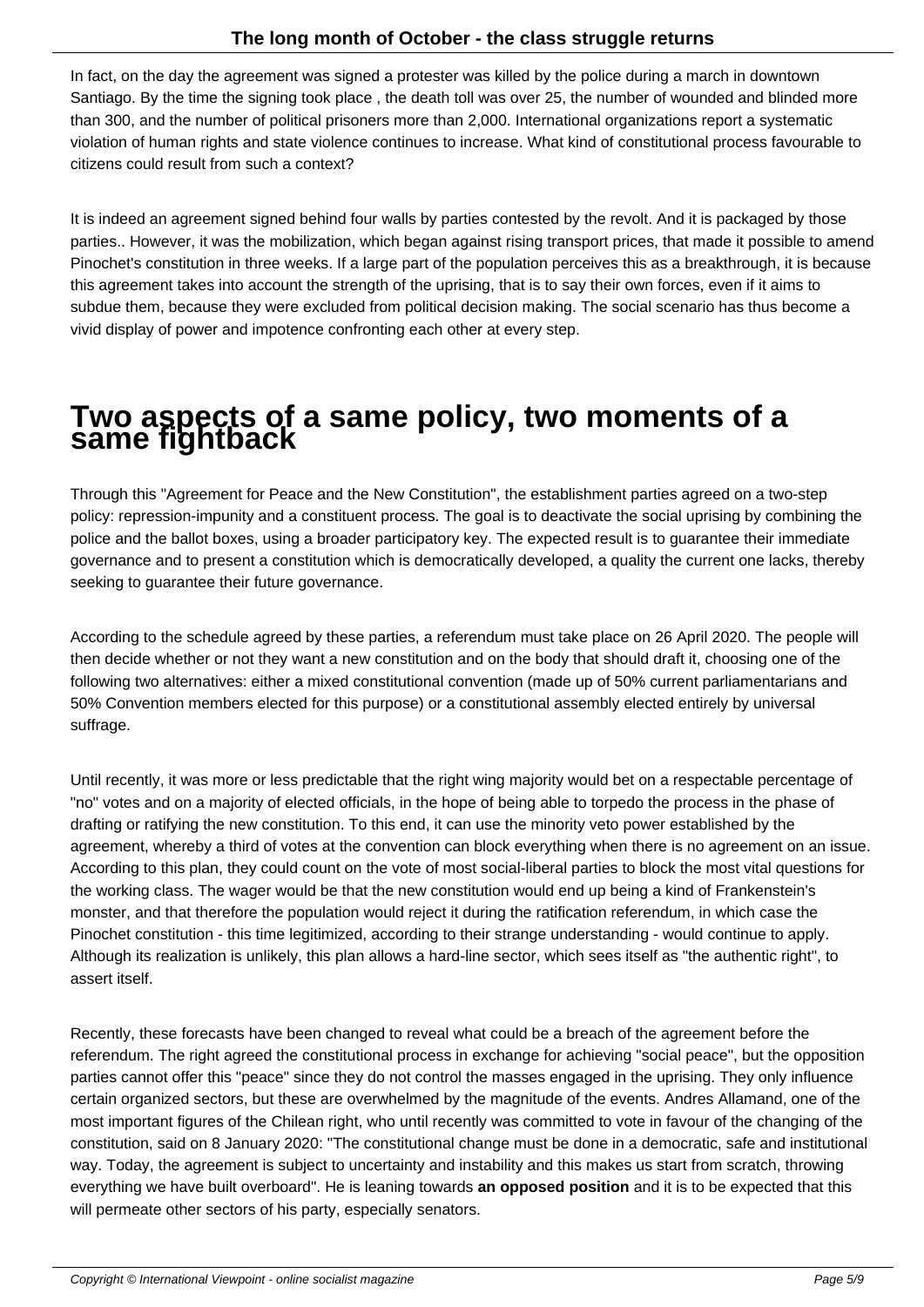Considered initially as a lifeline in the face of the state of emergency, this agreement appears today less and less as a predictable and controlled event, becoming rather a Pandora's box, which far from remaining closed, seems more open at every step. However, getting rid of it is not such an easy option for the bourgeoisie. It must still support this government, which has two very difficult years ahead of it, for the time being. So far, the social-liberal parties, as well as a minority sector of the right, remain attached to the agreement and to a "yes" vote. They will strive to draft a new constitution that maintains the heart of the model, while "correcting" the lack of legitimacy that the current constitution suffers from.

A series of events indicates that the people will not abandon the street and will not neglect the constituent process. It will continue to challenge during these two moments, within the framework of the same policy. It will do it by all means at its disposal and create new ones, because it understands that just as its action brought about an agreement whose elaboration was foreign to it, its mobilization also allows it to reverse the terms of a very unstable present whose end is not pre-established.

This dynamic was verified during the non-binding consultation carried out by 225 municipalities on 15 December:

- a self-convened vote on options previously deliberated by territorial assemblies, which emerged in October.
- participation in the institutional consultation, despite its limits, convened by the Chilean Association of Þ
- Municipalities and which aimed to register the majority will in favour of a new constitution.
- support for the demonstration and protest coordinated by the territorial assemblies in the municipalities.

Between 26 April and 25 October, 2020, the date on which the members of the Convention or the Constituent Assembly should be elected, the possibility of a programmatic debate opens, and with it, a moment of politicization of a historic scale, probably the largest since Salvador Allende's election campaign (1970) - the last time that the working class mobilized in elections for a program and not just for a candidate.

The ongoing politicization transcends the constitutional debate. Under a shared concept - "the Constituent" - the classes express different contents. The People's debates on the constituent process are about how they want to live. The new constitution seems to be understood as a container in which all the social demands accumulated for decades will have their place. It is not a question of a unicameral or bicameral parliament, nor of the advantages and disadvantages of presidential or semi-presidential systems, but of social security, the socio-environmental crisis, sexual and reproductive rights, the right to health, free public education, nationalization of natural resources, the right to housing and so on. All these emergencies take programmatic forms in spaces of popular deliberation, but none of them will be materially conquered by the writing of a new Magna Carta.

It is essential to give a central place to these debates while taking care not to reduce the forms of organization which appeared in revolt, nor to refocus the imagination and the desire which has appeared, only with the constitutional institutions. On the contrary, it is necessary to place at the centre of the debate the political conditions and the strength which will make it possible to concretize the prefigurations that the working class has discovered by coming together and which are based on its experience. This vital building block must be nurtured by actions that affirm people's confidence in their own abilities.

### **Subverting the agreement**

The bourgeoisie aspires, with less and less self-confidence, to frame the permanent challenge by what it portrays as a colossal concession: the constituent process. The subordination of the people to the itinerary and the conditions of the agreement is not excluded, for the sole reason that nothing is excluded at the moment. But in the field of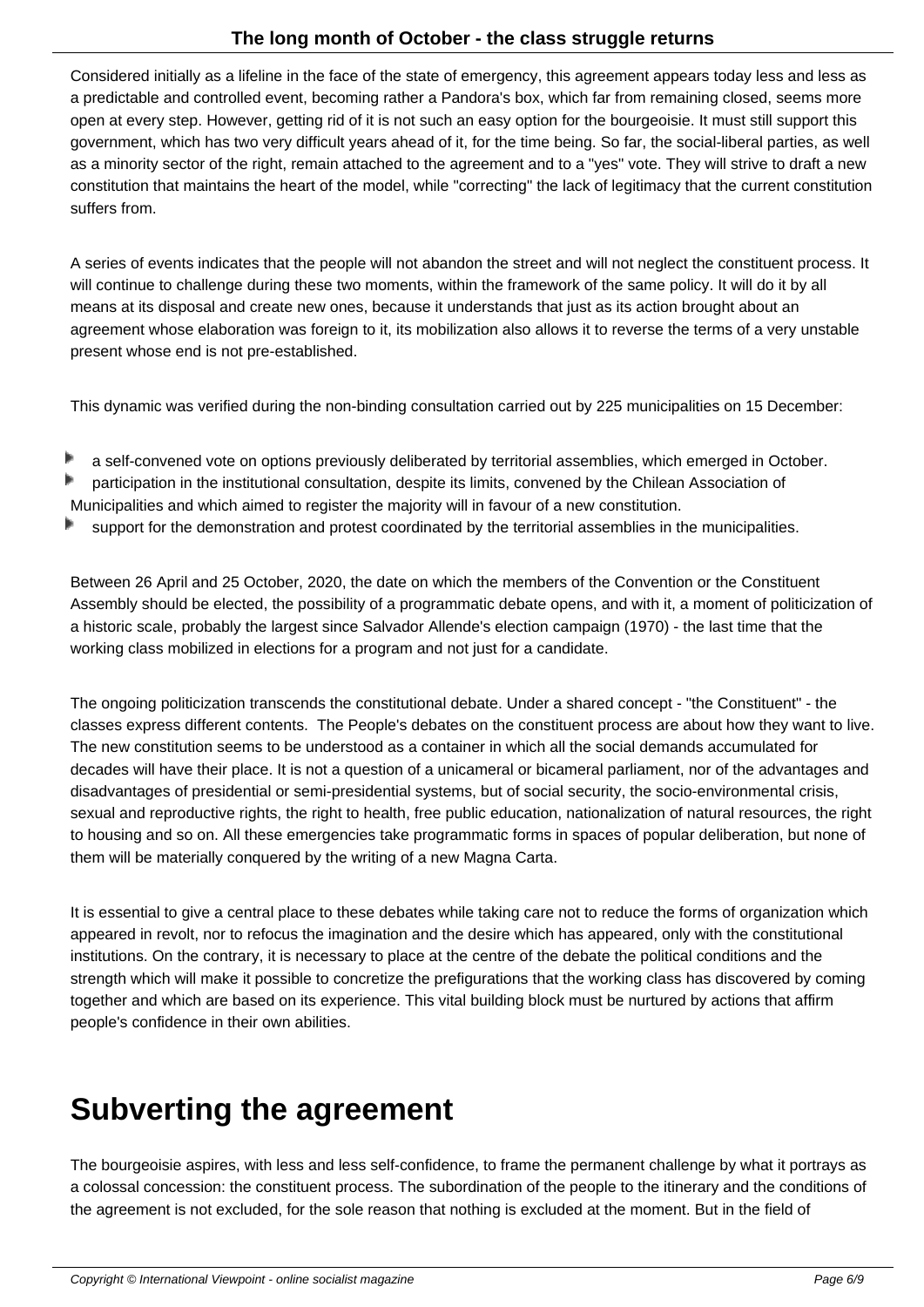probability, two major rationales run counter to this aspiration of the bourgeoisie:

Þ The first and most important is that this uprising is not based on the demand for the constituent assembly, but on the fact that the living conditions are unbearable. None of the reasons that pushed people onto the street has been mitigated, even to a small extent. These conditions remain intact, not a single concession was made, the intransigence in the face of the emergency was total and deadly.

Þ The second is that during this long month of October, the working class began to know its collective dimension, experience its strength, place expectations in itself. It decided to respect itself and demand respect. The notion of dignity is a break from the long silent endurance of countless humiliations. The generations are united, the young want to help the old, the old are sorry not to have conquered a better present for the young. They all say: "This time we have to win", "We are not isolated, we can count on each other, we will not be fooled". This dimension of the collective "spirit" - debased by neoliberal individualism, which is beginning to fall apart today - carries a new meaning. This is part of this vision of the constituent assembly which is deviating fom the path which had been mapped out and moves forward.

It is a key element in nurturing and affirming the trust that people have placed in their own strength. In this regard, certain tasks are central. Firstly, constituting a "front line" against state terrorism and impunity. The freeing of political prisoners, the creation of an independent and permanent commission of Truth and Justice which can determine the political responsibilities of the crimes perpetrated against those who struggle, the resignation of Sebasti $\hat{A}$ in Pi $\hat{A}$ ±era, that they stop killing, raping, mutilating and imprisoning us, are essential conditions for widening the path that the uprising has opened.

Secondly, the task of better organising and coordinating self-defence, understood as the task of confining the repressive forces to more secure areas away from the demonstrators, is inseparable from the above. While the "front line" of the demonstrations has shown impressive courage, the confinement is often located in the same area where the mobilisations are taking place. By widening the perimeter prohibited to the repressive forces, if only by a little, high and irreparable human costs can be avoided. These types of measures, which require modest degrees of coordination, have been difficult due to the lack of experience and the lack of centrality that many organized sectors give to the problem. On the other hand, the tendency to centralize the convocation points allows the repressive forces to concentrate their actions, unlike the first days of the uprising, when the simultaneity of hundreds of protest points exceeded the capacity of coverage of the police.

Thirdly, deliberately encouraging the flow of popular imagination in constitutional debates. Since the signing of the agreement, an army of intellectuals, academics and professionals have felt entitled to speak in basic discussion spaces, imposing in the name of their "authorized truths" a limitation on contents deployed during previous discussions on the constitution. There can be no more servile attitude to the limits imposed by the agreement. If these kind of people seek to help from their profession, their task is to affirm and not to weaken the confidence of those who begin to express themselves and to politicize, it should be to support by translating, by presenting as "possible" the "impossible" choices that emerge from these voices. Not to replace them, nor to limit or disown them.

Fourthly, weakening the confidence of the bourgeoisie by affirming the general sense of the protest. The revolt gave birth to this general sense, but the fragmentation of the working class, and especially the trade union consciousness of the best organized sectors, allows a corporatist approach, which widens the scope of manoeuvre of the bourgeoisie. This is the most difficult problem to overcome, because the organizations which most assert their corporatist character think that they are carriers of the universal, as well as their demands, making extremely difficult the articulations within the social world, which is diverse and very broad. The general political content that the parties should embody cannot be formulated by a working class which struggles, but which does not have its own parties.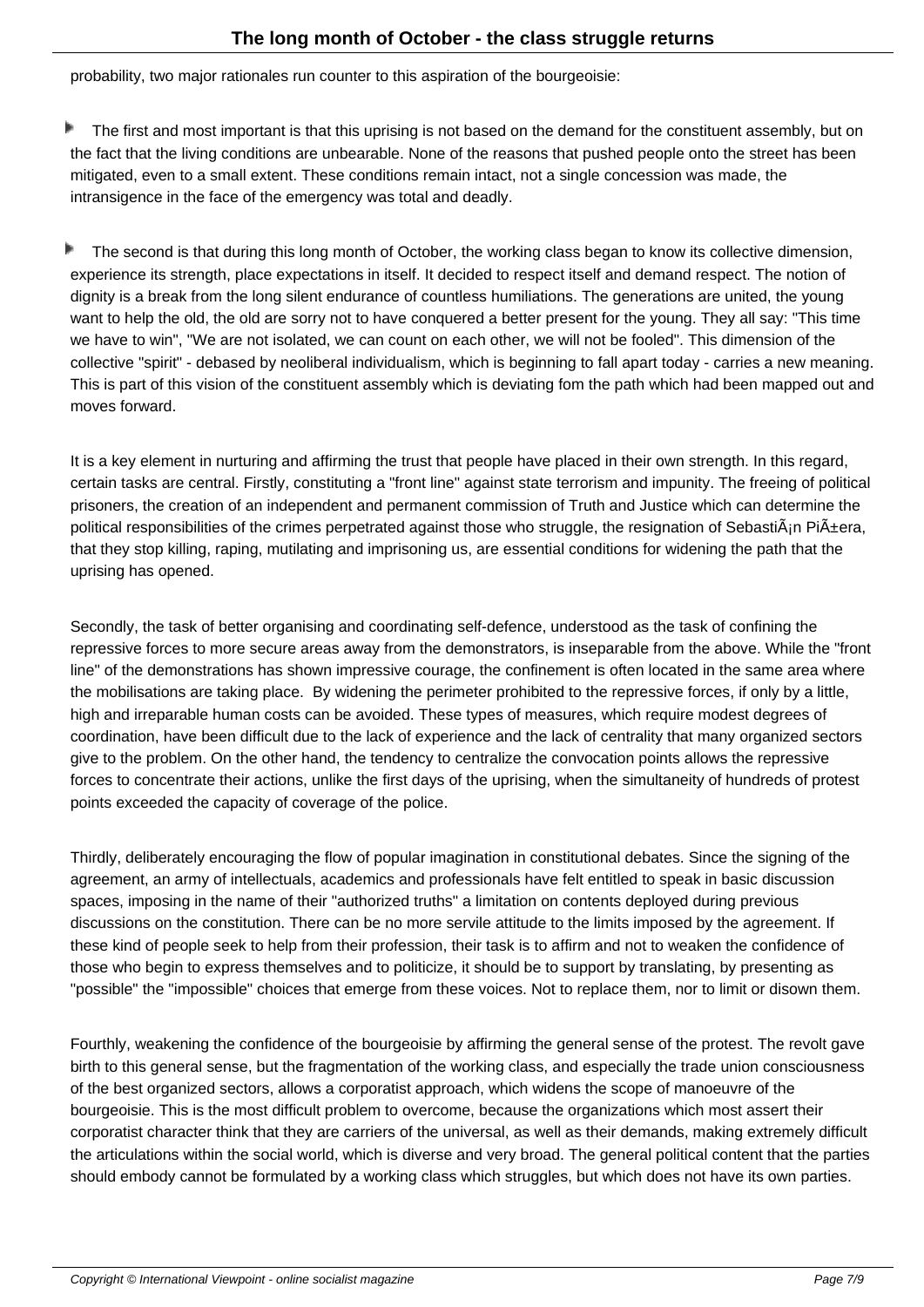### **The paths of unity**

This political moment brought about reconfigurations and rearrangements within social classes. Political parties, business associations and almost all of the social fabric involved in political life are also being realigned. Existing political formations are changing, experiencing tensions, falling apart. New ones, which challenge the old ones, appear and regroup. It goes from the far right to left groups, but it is also the case with a new social capillarity of the working class which is emerging, expressing what is new and reinventing the old.

The keys to these reconfigurations indicate a growing polarization of society, linked to the legitimacy of the constituent process. Sectors of the bourgeoisie are starting to argue that this process was imposed by a minority of violent demonstrators who hijacked democracy. Sectors of the working class maintain that the constitutive process is diverted by the conditions imposed by a minority which owns the country. These readings will become more and more acute and will enter into open and large-scale conflict.

In this scenario, the anti-capitalist left is entrusted with certain fundamental tasks:

1. Program. Clarifying that the content of this confrontation stems from the denunciation of the bourgeoisie, from its inability to offer a broad democratic framework for the political participation of the people, denouncing its crimes whether they are protected by law or not. Defending a transversal program which sediments in a unitary and concrete way feminist, ecosocialist and resolutely anti-capitalist contents which are already germinating and are more advanced than in the previous periods. This program, while projecting a horizon, must contain elements for the immediate improvement of the situation of the working class.

2. Alliances. In the course of this conflict, the powerful can count on the press, repressive forces, government institutions as well as their corporations and their parties. The people are more numerous; today they have self confidence, they challenges their current situation of oprression and atr getting stronger, but they have no big organizations or parties and those that exist are more or less dispersed. To win the immediate demands and a popular, democratic, multinational, feminist, sovereign and free constituent assembly, broad alliances between the organized sectors will be necessary, alliances whose task is to coordinate efforts so that broad and dynamic sectors of the people take ownership, promote and deepen the content of such a program.

3. This cycle, which is still in its infancy, has shown that existing political instruments have been unable to establish a link with the power of the mobilized working class, which constitutes a strategic task. This raises the question of what type of organization should be built for this new political cycle. There were major ruptures on the left, such as that of the Frente Amplio. There is no point in explaining them in terms of personalities or apparatus logic, although this undoubtedly has an influence. The organizations to the left of Frente Amplio are also divided and often very marginal. In this sense, one has to wonder how they grasp the situation and maintain their vitality in the activity of the working class. These issues must be deliberately put on the table to open debates on strategic theses in the light of alliances and coordinated actions, to analyse the nature of this political moment, the tasks ahead, the possibilities of radicalization of the current dynamic and what can guide us in the face of given and possible scenarios. A first task consists of developing these theses, then putting them forward for debate and discussion among the political expressions of the left and also in each neighbourhood, in each social organization, in each place where people are struggling. Paths of unity which do not place the discussion of strategic directions at the centre of the debate will be doomed to wander into tactical fetishism without historical perspective or radicalism. Today, when history is in frony of, it is impossible to avoid this debate.

#### PS:

If you like this article or have found it useful, please consider donating towards the work of International Viewpoint. Simply follow this link: Donate